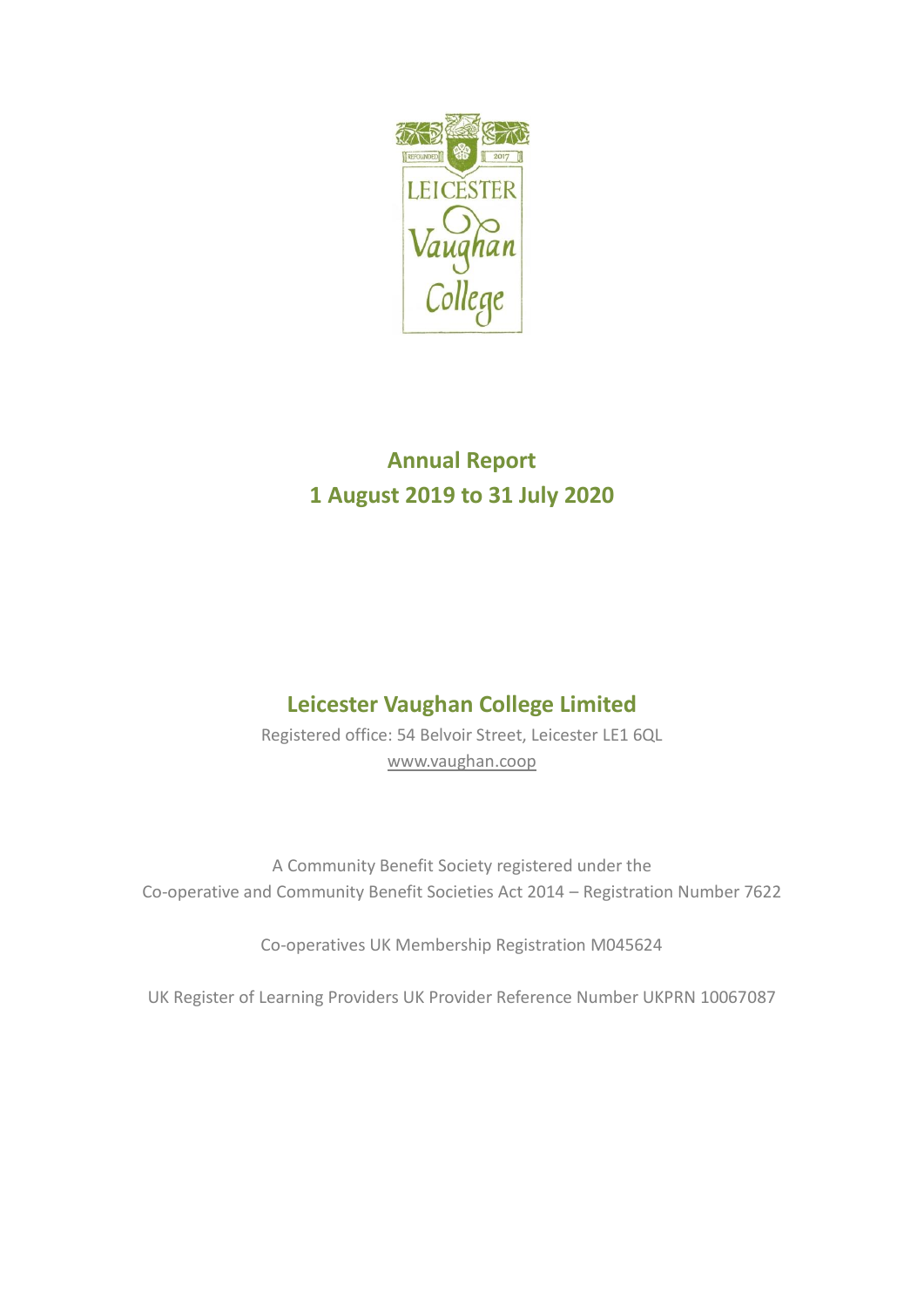## **Contents**

- 1. The Objects of Leicester Vaughan College
- 2. Membership
- 3. Governance
- 4. Activities August 2019-July 2020
- 5. Finance Report

# **The objects of Leicester Vaughan College Community Benefit Society as set out the rules of Society:**

"The objects of the Society shall be to carry on any business for the benefit of the community by providing flexible, university-level education which is aimed primarily at mature students, and delivered in an equitable and sustainable context for staff.

We, the Society members, believe in education as a public good: it benefits both society as a whole and its diverse communities by enabling self-improvement, mutual-improvement and civic participation.

The Society exists to provide those over 18 in Leicester and beyond with university-level education [Higher Education]. This education is centred on fully-accredited, face-to-face, part-time learning and is open to anyone who can benefit from it professionally, personally or intellectually. It offers individuals opportunities to develop, change or advance their lives and careers. It benefits communities through solidarity, co-operation and gaining the tools to address the challenges faced by society.

We will continue and expand the Vaughan tradition of providing adult learners in Leicester with high quality university-level education, which is compatible with the requirements of working and personal lives. We will secure the provision of this kind of education and opportunities for a broad range of students from diverse communities. We will support an equitable and sustainable working context for adult educators and all who work and learn as part of the College. We will ensure the courses we develop reflect local needs and our local and economic context. Through co-operation, we will provide an alternative, reproducible and sustainable model of Higher Education focused on the needs of students, staff and the wider community.

We will use these values and the ethics of co-operation to build an institution which prioritises education over profit."

### **Membership**

LVC membership reached 135 (including 3 founder members) in July 2020. Since then a further 5 members have joined.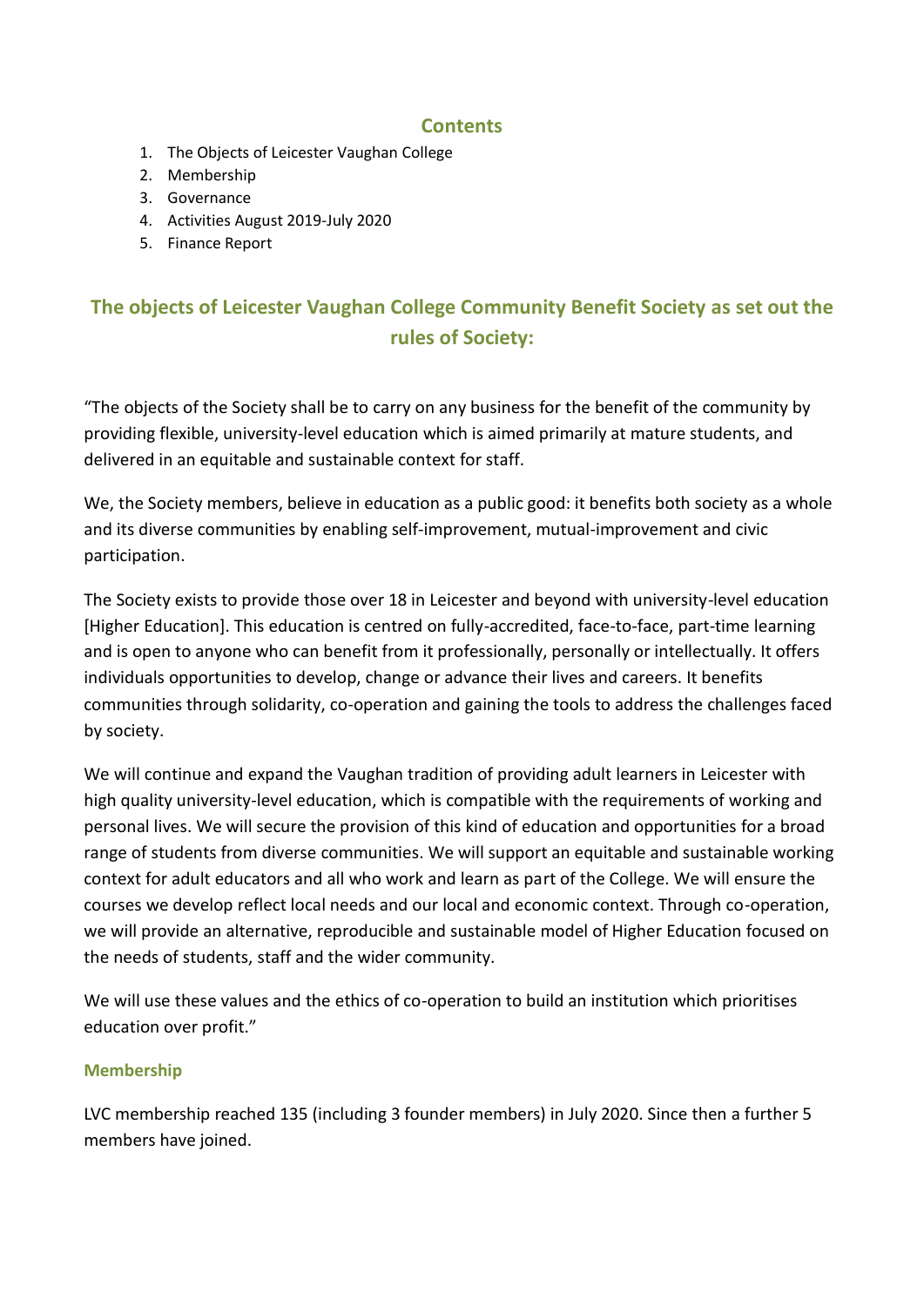### **Governance**

The following is a list of the officers and directors who served on the Board of Directors during the 2019-2020 year:

Chair: Nalita James

Secretary: Thomas Swann

Treasurer: Robin Stevenson replacing Phil Slocombe at the AGM in 2019

Directors: Sue Waddington, Sally Birch, Lucy Faire, Kerry Gray, Sara Swire, Tina Holt and Shirley Munden.

All officers and directors served in an unpaid capacity. Malcolm Noble was employed part-time as Transition Manager and attended board meetings in a non-directorial role.

## **Activities for the year 1 August 2019 to 31 July 2020**

### **Validation of degree programmes and partnerships– update**

### *Withdrawal from federation with the Co-op College*

At the last AGM, following a talk by Cilla Ross of the Co-operative College, it was agreed that LVC should work with the Co-operative College to offer part-time degrees in Leicester. In January 2020, the Board sadly had to make the decision to withdraw from any immediate prospect of a formal federation with the Co-op College and instead to pursue validation with an existing institution with Degree Awarding Powers (DAPs). The reasons behind the decision were anxieties about delays to the start of programmes, and concerns about the structures required to be compliant with the Office for Students (OfS), the regulatory body of universities, and the impact these requirements would have on the existence of Leicester Vaughan College and its tutors. The Board agreed that the withdrawal from the federation would be temporary and the hope is that LVC will re-join later. Due to disruption from coronavirus, the OfS stopped processing applications for new DAPs, and in late 2020, the Co-operative College's Board of Trustees decided not to continue applying for DAPs for a start in the academic year 2021-2022, due in part to restructuring and change at the Co-operative College. However, the long-term ambition is unaffected, and LVC is still represented on the group working towards federated co-operative higher education in the UK.

### *Current situation in relation to delivery of degrees*

The Board has approached various institutions. Some were quickly ruled out and progress was slowed down considerably by COVID-19 as potential partner institutions were dealing with the impact of the pandemic and the transferral to online teaching. As result we decided to furlough our Transition Manager in April 2020.

### *Rebuilding links with University of Leicester*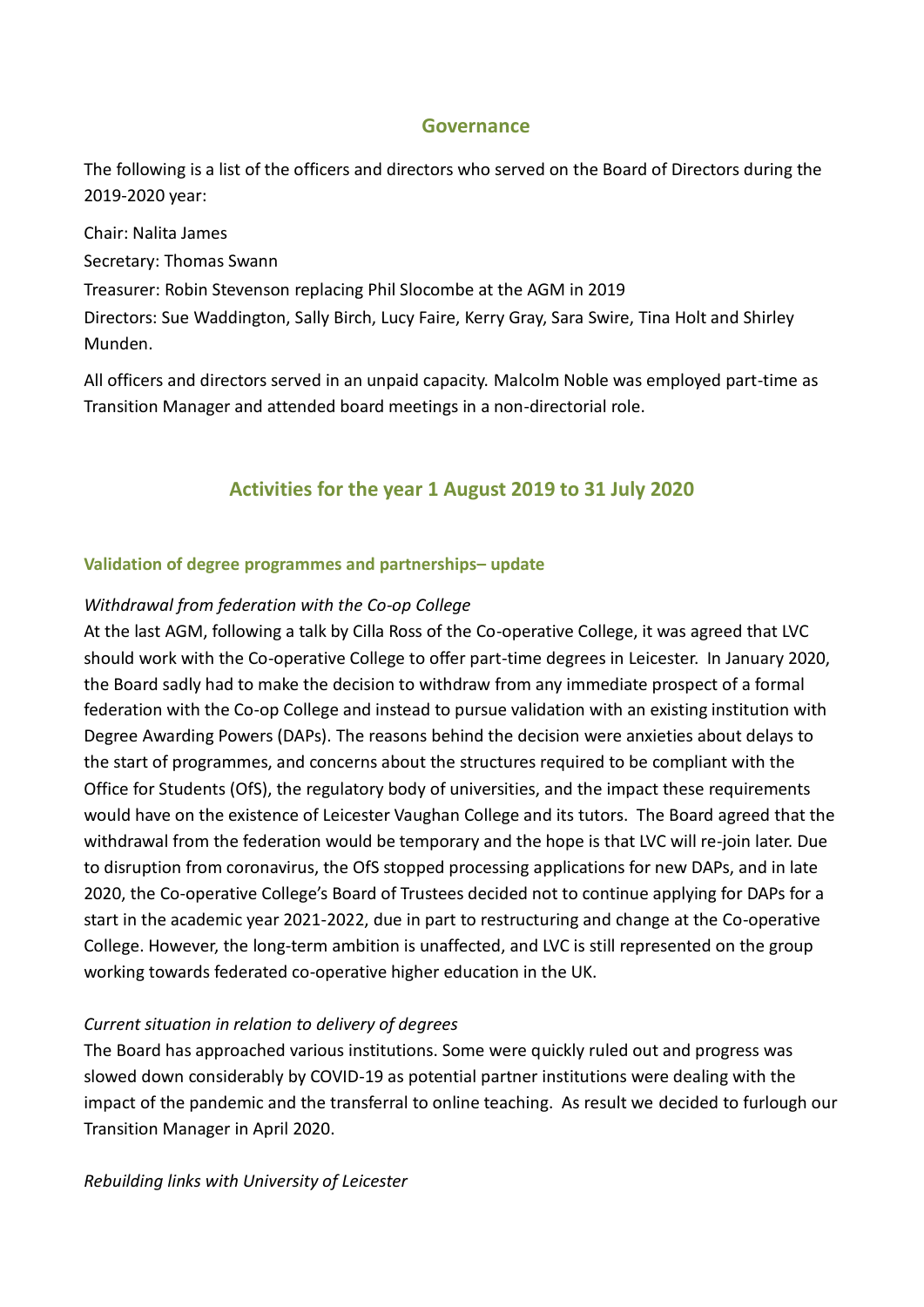We made an approach to the University of Leicester after former colleagues in the Vaughan Centre met the new Vice Chancellor. A meeting subsequently took place in May 2020 during which various ways in which the two institutions could support each other were discussed. Library access of Vaughan students was high on the agenda. As yet no concrete proposals or agreements have emerged from the meeting, again largely a result of the pandemic situation.

#### **Non-accredited courses**

One Humanities and two Counselling courses were held before the March-June lockdown hit. As our non-accredited delivery is traditionally face to face, this prevented further planned modules being held. In June 2020, our counselling tutor delivered a Compassion Fatigue Course to Voluntary Action Leicestershire volunteers who were working on COVID-19-related issues. This was attended by a group of volunteers and the tutor fees were covered by a donation from an LVC member. We are now offering some online modules, with one on the country house starting in November 2020 and a creative writing course offered from February 2021.

### **Vaughan Open Research Forum**

These monthly talks, workshops and interactive sessions are free to attend and are open to anyone who is curious and wants to find out more. The forums provide opportunities for academics at all stages of their careers to share current research with a wider audience. Themes for sessions relate to our core teaching topics, arts, humanities, social sciences and counselling, and also discuss adult education and co-operative issues. Six forums were held during the year in the Leicester Adult Education College, and from May 2020, three were hosted remotely by Zoom. Numbers attending online forums have usually exceeded the face to face forums and we have had people attending from around the country and beyond (India, Netherlands, North America). Upcoming forums can be found a[t www.vaughan.coop/research/research](http://www.vaughan.coop/research/research-forum/)-forum/

### *Forums held during 2019-2020:*

- Dr Diana Pinto of University of Leicester: 'Is Trauma Always Bad for Us? A positive Psychology perspective from a lifelong learner'
- Deborah Lawrence, therapist in private practice: 'The Cassandra Syndrome'
- Prof Robert Colls of De Montfort University: '"… a permanent national necessity": The 1919 Report on Adult Education'
- Dr Sarah Seaton of University of Leicester: 'When will my baby go home? Lessons from neonatal research'
- Dr Miriam Gill of Leicester Vaughan College: 'Womanly Wickedness in West Midland Medieval Wall Paintings'
- Dr Malcolm Noble of Leicester Vaughan College: 'Bodice-rippers and Chained Books: The History of the Book'
- Yaron Golan of Manchester Metropolitan University: 'The Lost Ideas of 19<sup>th</sup>-Century Radical Socialist Education'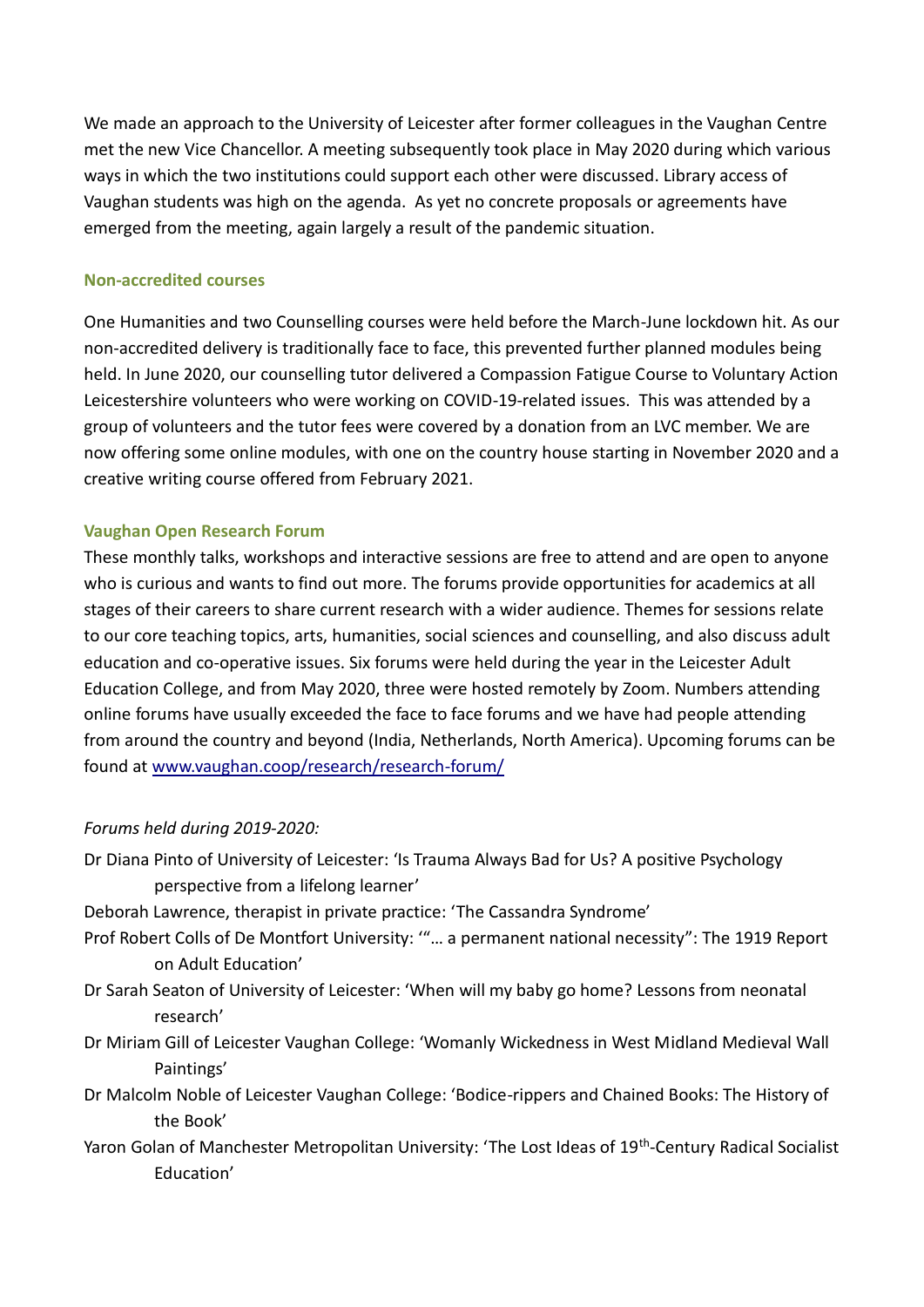Josh Patel of University of Warwick: 'Higher Education Policy and the Robbins Report (1961-1963)' Dr Denise McHugh of Open University and Dr Lucy Faire of Leicester Vaughan College: 'Urban Thrills? People's experiences of British city and town centres, 1930s-1970s'

#### **Community Explorers Project**

This was a Leicester Ageing Together project in which LVC provided support and training for community researchers. The research elements of the project ended with a November 2019 Festival of Learning. In 2020 Malcolm Noble and Ann Stones, who led the project for LVC, produced a report, 'LEARNING TOGETHER: The LAT Community Explorers Project', published by LVC, which is available to download from [www.vaughan.coop/research/community](http://www.vaughan.coop/research/community-explorers-project/)-explorers-project/ Printed copies are also available – we simply ask that you pay the postage.

## **Financial report**

Until LVC can offer accredited degree courses there is very limited scope for any substantial income. As a result the assets of the college have been reducing whilst accreditation is put in place. The pandemic situation put that process on temporary hold, and the government furlough scheme was invaluable in reducing the impact of that. The possibility of accredited teaching by January 2021 had to be abandoned and a government-backed 'Bounce Back Loan' has been applied for to provide much-needed cash flow. LVC continues to be very grateful to all the members who donate monthly or have given donations to the Society over the last year.

An unaudited summary of the 2019-2020 accounts is given on pp.5-6.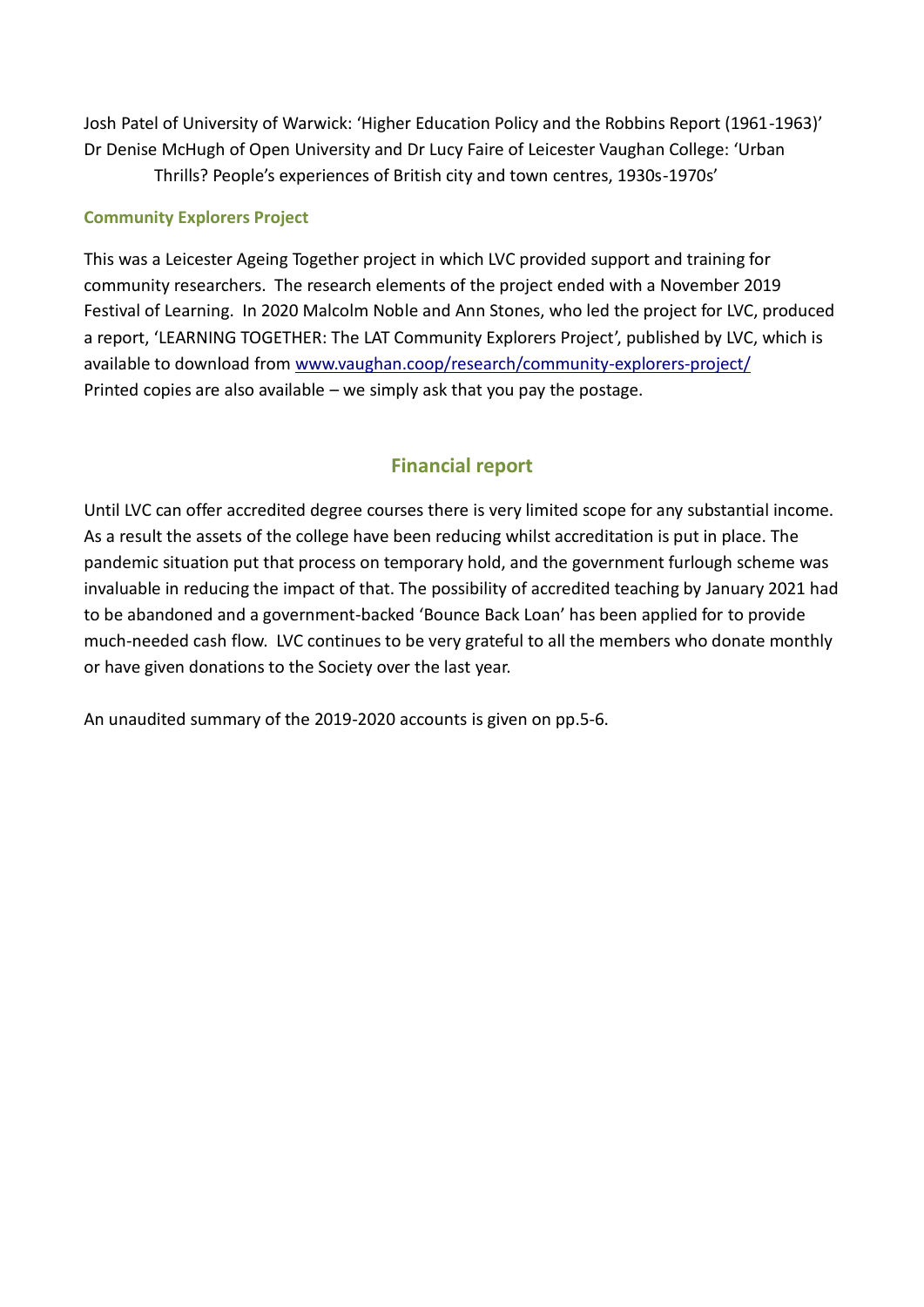#### **INCOME & EXPENDITURE FOR THE YEAR ENDED 31 JULY 2020**

This is an un-audited summary of the accounts presented for general information only. The accounts are to be audited professionally, and the firm of Fortus is to carry out this task in time to submit them to Companies House.

|                                                             | <b>Year Ended</b> | <b>Year Ended</b> | Period 1 Nov 2017 |
|-------------------------------------------------------------|-------------------|-------------------|-------------------|
|                                                             | 31 July 2020      | 31 July 2019      | to 31 July 2018   |
| Income                                                      | £                 | £                 | £                 |
| Donation from Leicester Adult School Union                  |                   |                   | 34,000            |
| <b>Community Explorers Project</b>                          | 9,450             | 18,750            |                   |
| Leicestershire Archaeological and Historical Society        |                   | 900               |                   |
| Other donations and standing orders                         | 2,703             | 1,100             | 2,107             |
| Fee income                                                  | 125               | 3,725             | 2,700             |
| Membership                                                  | 5                 | 14                | 105               |
| Overhead cost recoveries from projects                      | 360               | 420               |                   |
| Other grants (Furlough, Co-op Community Fund)               | 3,118             |                   | 1,000             |
|                                                             | 14,099            | 24,909            | 39,912            |
| <b>Expenses</b>                                             |                   |                   |                   |
| Wages                                                       | 16,019            | 14,763            |                   |
| Course costs                                                | 170               | 3,087             |                   |
| Office rental                                               | 3,000             | 4,500             | 1,500             |
| Room bookings for classes & research forum                  | 739               | 1,004             | 669               |
| Fee reimbursements for cancelled courses                    | 365               | 805               | 635               |
| Printer                                                     |                   |                   | 390               |
| Co-operative UK and Co-operative College<br>Membership Fees | 240               |                   | 360               |
| Public and employer liability insurance                     | 305               | 465               | 305               |
| Publicity: Non-accredited programme brochures               | 46                |                   | 290               |
| Consumables: printer paper and ink                          |                   |                   | 279               |
| Merchandise: pin badges                                     |                   |                   | 248               |
| IT, payroll, Web hosting for email and website              | 5,125             | 5,117             | 30                |
| Accountancy                                                 | 900               | 900               |                   |
| Affiliations & subscriptions                                |                   | 187               |                   |
| Events & conferences                                        | 1,264             | 548               |                   |
| Other (Blinkbright/CASE Consultancy fee)                    | 2,100             | 2,245             |                   |
|                                                             | (30, 273)         | (33,621)          | (4,707)           |
| Net (loss)/ profit for the year                             | (16, 174)         | (8,712)           | 35,205            |

#### Total Balances for the year 2019-20

| <b>Opening Account balance</b>  | 27,920 |
|---------------------------------|--------|
| Total income                    | 14.099 |
| <b>Total Expenditure</b>        | 30.273 |
| Account balance at 31 July 2019 | 11,746 |

#### Balances in Restricted funds

Grant from Central England Co-op 161